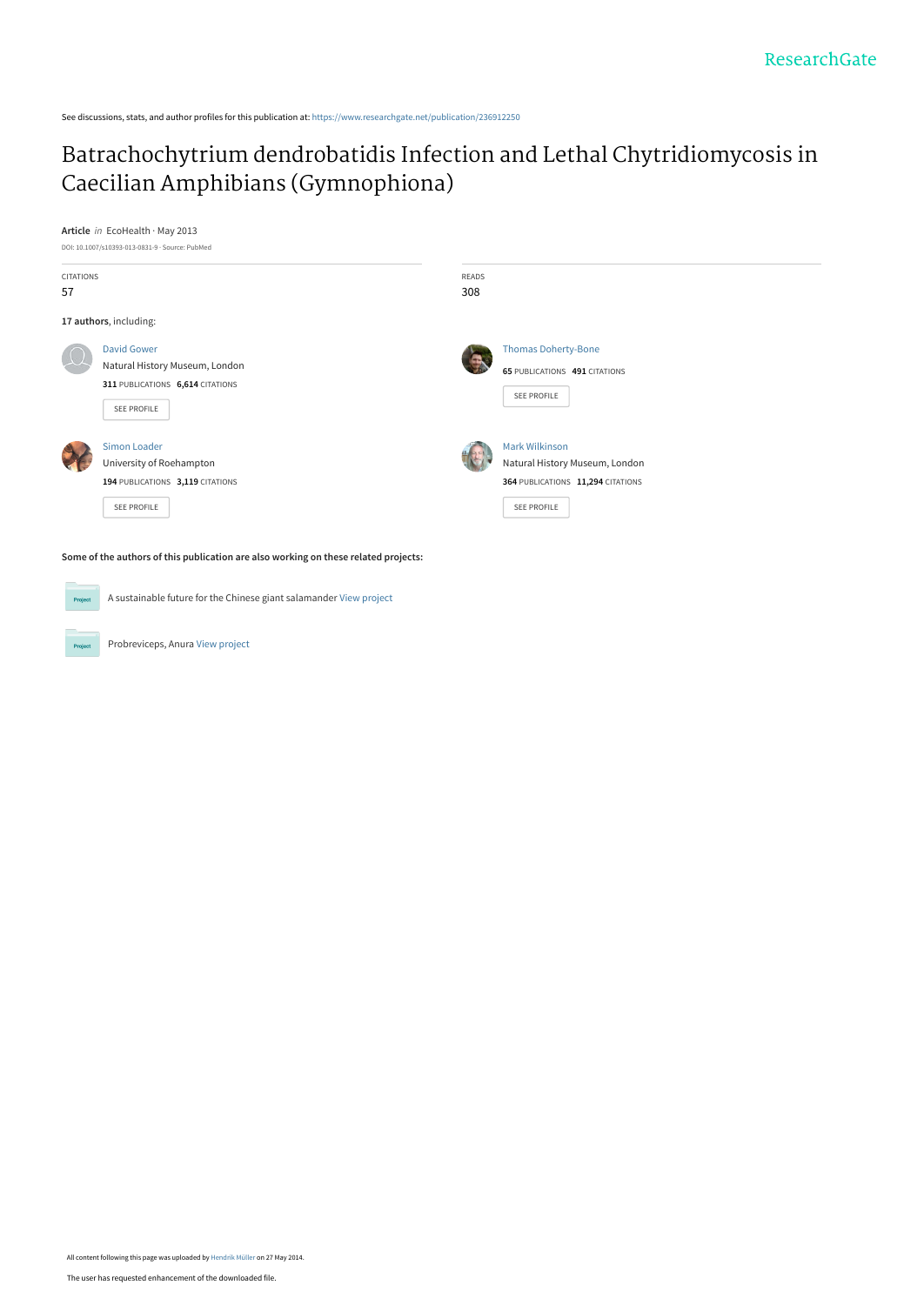$@$  2013 International Association for Ecology and Health

**ECOHEALTH** 

## Original Contribution

# Batrachochytrium dendrobatidis Infection and Lethal Chytridiomycosis in Caecilian Amphibians (Gymnophiona)

David J. Gower,<sup>1</sup> Thomas Doherty-Bone,<sup>1</sup> Simon P. Loader,<sup>2</sup> Mark Wilkinson,<sup>1</sup> Marcel T. Kouete,<sup>3</sup> Benjamin Tapley,<sup>5</sup> Frances Orton,<sup>4</sup> Olivia Z. Daniel,<sup>6</sup> Felicity Wynne,<sup>4,7</sup> Edmund Flach,<sup>8</sup> Hendrik Müller, Michele Menegon, 10 Ian Stephen, <sup>5</sup> Robert K. Browne, <sup>11</sup> Mathew C. Fisher, 6 Andrew A. Cunningham,<sup>4</sup> and Trenton W. J. Garner<sup>4</sup>

<sup>1</sup>Department of Life Sciences, The Natural History Museum, London SW7 5BD, UK

 $^2$ Department of Environmental Sciences, Institute of Biogeography, University of Basel, Basel 4056, Switzerland

<sup>3</sup>Project Cameroon Herpetology, Conservation Biology Foundation, Yaoundé, Cameroon

<sup>4</sup>Institute of Zoology, Zoological Society of London, Regent's Park, London NW1 4RY, UK

<sup>5</sup>Herpetology Department, Zoological Society of London, Regent's Park, London NW1 4RY, UK

6 Department of Infectious Disease Epidemiology, Imperial College, London W2 1PG, UK

 $^7$ Department of Life Sciences, University of Roehampton, Holybourne Avenue, London SW15 4JD, UK

<sup>8</sup>Veterinary Department, Zoological Society of London, Regent's Park, London NW1 4RY, UK

9<br>Institut für Spezielle Zoologie und Evolutionsbiologie mit Phyletischem Museum, Friedrich Schiller Universität Jena, Erbertstrasse 1, 07743 Jena, Germany

<sup>10</sup>Sezione di Zoologia dei Vertebrati, Museo Tridentino di Scienze Naturali, Via Calepina 14, 38100 Trento, Italy

<sup>11</sup>Royal Zoological Society of Antwerp, Antwerp, Belgium

Abstract: Batrachochytrium dendrobatidis (Bd) is commonly termed the 'amphibian chytrid fungus' but thus far has been documented to be a pathogen of only batrachian amphibians (anurans and caudatans). It is not proven to infect the limbless, generally poorly known, and mostly soil-dwelling caecilians (Gymnophiona). We conducted the largest qPCR survey of Bd in caecilians to date, for more than 200 field-swabbed specimens from five countries in Africa and South America, representing nearly 20 species, 12 genera, and 8 families. Positive results were recovered for 58 specimens from Tanzania and Cameroon (4 families, 6 genera, 6+ species). Quantities of Bd were not exceptionally high, with genomic equivalent (GE) values of 0.052–17.339. In addition, we report the first evidence of lethal chytridiomycosis in caecilians. Mortality in captive (wild-caught, commercial pet trade) Geotrypetes seraphini was associated with GE scores similar to those we detected for field-swabbed, wild animals.

Keywords: Africa, Anura, Batrachia, Caudata, chytrid, pet trade, South America

### **INTRODUCTION**

The approximately 7,000 extant amphibian species comprise three major clades, traditionally afforded the status of

Published online: May 16, 2013

order in Linnean classification: the frogs and toads (Anura, ca. 6,250 extant species), newts and salamanders (Caudata, ca. 640 species), and caecilians (Gymnophiona, ca. 190 species) (e.g., [www.amphibiaweb.org\)](http://dx.doi.org/10.1371/journal.ppat.1000458). The former two orders are sister taxa, together comprising Batrachia. Amphibian (or at least batrachian) populations worldwide are experiencing decline and extinctions, with approximately

Correspondence to: David J. Gower, e-mail: d.gower@nhm.ac.uk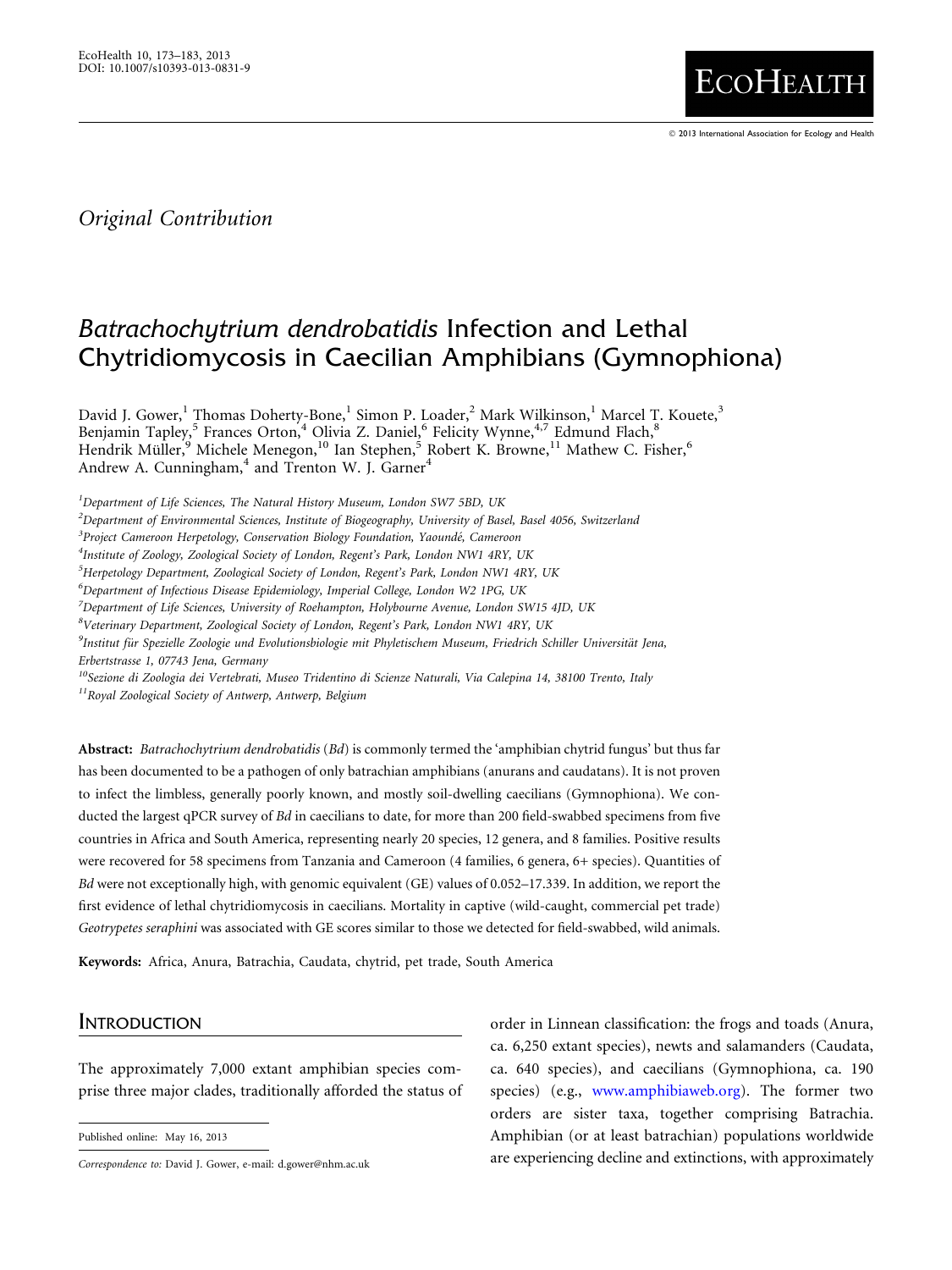one-third of all species categorized as threatened on the IUCN Red List. The main recognized threats are habitat deterioration, climate change, human exploitation, invasive species, and disease. Among diseases reported to contribute to batrachian declines, the most prominent is the emerging infectious disease, amphibian chytridiomycosis, caused by the chytrid fungus Batrachochytrium dendrobatidis (Bd). This nearglobally ubiquitous (Farrer et al. [2011;](#page-10-0) [www.bd-maps.net](http://dx.doi.org/10.1371/journal.pone.0056236)) skin parasite has been declared a major contributor to the global amphibian crisis (e.g., Berger et al. [1998](#page-10-0); Skerratt et al. [2007;](#page-10-0) Lötters et al. [2010](#page-10-0)).

Although some authors have been careful to state that, for example, the ''fungus infects 2 amphibian orders (Anura and Caudata)'' (Hyatt et al. [2007](#page-10-0): 175), Bd is commonly referred to as the 'amphibian chytrid fungus' even though it has been verified thus far infecting only anurans and caudatans (see Gower and Wilkinson [2005](#page-10-0) for correction of one previous report in caecilians). Because Anura and Caudata are sister taxa, considering Bd the 'amphibian' (rather than batrachian) chytrid fungus is an extrapolation that remains largely untested. Although the assumption that Bd can infect all major lineages of amphibians has generally been made only implicitly, we assume it has been made because caecilians are amphibians, and thus expected to share features with the generally better-known batrachians.

Batrachochytrium dendrobatidis has been found to infect and develop within the epidermal cells of the stratum corneum and stratum granulosum of the skin of metamorphosed batrachian amphibians, and has been described predominantly as infecting ventral surfaces of terrestrial anurans and caudatans or the keratinized mouthparts of anuran larvae (e.g., Berger et al. [2004](#page-10-0); Piotrowski et al. [2004](#page-10-0)). Although there are differences in detail (e.g., annular folds and the variable presence of dermal and subdermal scales: Taylor [1968\)](#page-11-0) there is nothing about the general anatomy of caecilian skin (e.g., Fox [1983\)](#page-10-0) that would suggest that *Bd* would be unlikely to infect these animals. The assumption that caecilians are epidemiologically equivalent to susceptible batrachians requires testing, given that resistance to infection has been documented within amphibian lineages known to be susceptible to Bd infection and chytridiomycosis (e.g., hylid anurans, Luquet et al. [2012](#page-10-0)).

Caecilians occur throughout the moist tropics except for Madagascar, Australasia and southeast Asia east of Wallace's Line (Taylor [1968\)](#page-11-0). Caecilians are burrowers in soils as adults with the exception of four fully aquatic species of the South

American Typhlonectidae. Assuming that all ichthyophiids and rhinatrematids have a biphasic life history, then approximately 35% of nominal species of caecilians are likely to have a more or less aquatic larval stage, with the remaining species being either direct developers or viviparous. Caecilians are not routinely encountered by 'standard' (e.g., Heyer et al. [1994\)](#page-10-0) amphibian field surveys and dedicated effort is generally required to purposefully find them: for terrestrial caecilians this often involves digging soil (Gower and Wilkinson [2005\)](#page-10-0). Unfortunately, published accounts of surveys for Bd in areas where caecilians occur do not allow for substantive statements regarding the susceptibility of this group. Caecilians have rarely been included in Bd field surveys and even then represented by very few specimens, none of which has tested positive (e.g., [www.bd-maps.net;](http://www.bd-maps.net) Doherty-Bone et al. [2008;](#page-10-0) Penner et al. [2013](#page-10-0)). The single exception to this is the study of Doherty-Bone et al. [\(2013\)](#page-10-0) that reported the first molecular detections of Bd for field-swabbed caecilians, but these tests lack supporting histopathology and pathogen isolation, requirements for confirmation of infection with viable Bd.

Gymnophiona is the closest living lineage to Batrachia and determining whether or not caecilians also host Bd and have the potential to suffer from chytridiomycosis is required to determine if this parasite is a potential threat to all major extant amphibian lineages. Knowing this would represent a substantial advance in understanding the natural history of Bd and the conservation threat it poses. Approximately two thirds of caecilian species are categorized as Data Deficient on the IUCN Red List because of lack of information, including threats. Determining whether Bd is a threat could play an important part in making more informative conservation assessments for caecilians. Here we provide the first report of the molecular detection of Bd from wild-caught caecilians beyond Cameroon, including animals in the amphibian pet trade. We also present the first report of lethal chytridiomycosis in a caecilian, incorporating molecular detection, histological evidence, and culture of viable Bd.

### **METHODS**

In the period 2008–2011 we skin-swabbed more than 200 wild-caught caecilians (Table [1\)](#page-3-0). A total of 198 animals were swabbed soon after capture in the field. Thirty-one wild-caught animals were swabbed after at least 2 years in captivity, but most of these were also swabbed when first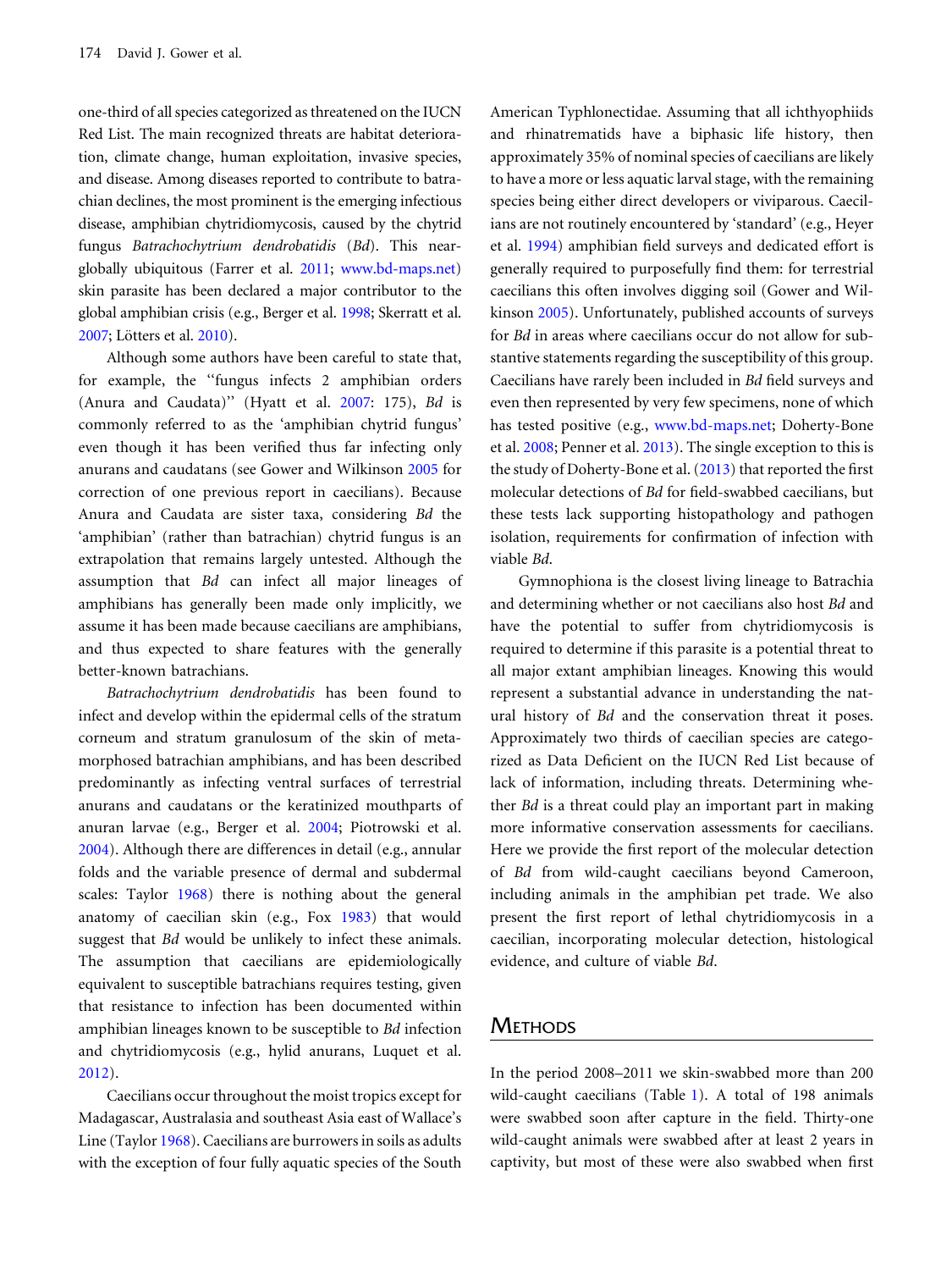<span id="page-3-0"></span>

| Family           | Genus               | Species          | Country         | Locality             | Altitude (m)         | Year | Sample                       | $Bd + ve$             | Mean GE                  |
|------------------|---------------------|------------------|-----------------|----------------------|----------------------|------|------------------------------|-----------------------|--------------------------|
|                  |                     |                  |                 |                      |                      |      | size                         |                       | (total mean)             |
| Typhlonectidae   | Typhlonectes        | natans           | Colombia        | Guarinócito          | 209                  | 2008 | $^{\circ}$                   | $\circ$               |                          |
| Caeciliidae      | Caecilia            | tentaculata      | French Guiana   | Kaw; Nouragues;      | $50 - 300$           | 2008 | $\circ$                      | $\circ$               |                          |
|                  |                     |                  |                 | Angoulême            |                      |      |                              |                       |                          |
| Caeciliidae      | Caecilia            | gracilis         | French Guiana   | Nouragues            | $50 - 100$           | 2008 |                              | ⊂                     |                          |
| Caeciliidae      | Caecilia            | sp.              | French Guiana   | Nouragues            | $50 - 100$           | 2008 |                              | 0                     |                          |
| Rhinatrematidae  | Rhinatrema          | bivittatum       | French Guiana   | Kaw; Nouragues;      | $50 - 300$           | 2008 | $\overline{0}$               | $\circ$               |                          |
|                  |                     |                  |                 | Angoulême            |                      |      |                              |                       |                          |
| Rhinatrematidae  | Rhinatrema          | bivittatum       | French Guiana   | Kaw; Nouragues       | $100 - 300$          | 2011 | $\widetilde{\mathcal{E}}$    | $\circ$               |                          |
| Siphonopidae     | Microcaecilia       | unicolor         | French Guiana   | Kaw; Nouragues       | $100 - 300$          | 2011 | $\stackrel{\star}{=}$        | $\circ$               |                          |
| Siphonopidae     | Microcaecilia       | unicolor         | French Guiana   | Kaw                  | ca. 200              | 2008 |                              | 0                     |                          |
| Siphonopidae     | Microcaecilia       | unicolor         | French Guiana   | Nouragues            | $50 - 100$           | 2008 | m                            | $\circ$               |                          |
| Siphonopidae     | Microcaecilia       | dermatophaga     | French Guiana   | Angoulême            | 55                   | 2008 | $^{\circ}$                   | $\circ$               |                          |
| Siphonopidae     | Microcaecilia       | dermatophaga     | French Guiana   | Angoulême            | 55                   | 2011 | $\boldsymbol{\check{\circ}}$ | $\circ$               |                          |
| Rhinatrematidae  | Epicrionops         | sp.              | Guyana          | <b>Iwokrama</b>      | ca. 800              | 2011 |                              | $\circ$               |                          |
| Siphonopidae     | Microcaecilia       | sp.              | Guyana          | twokrama             | $50 - 900$           | 2011 | $\infty$                     | $\circ$               |                          |
| Siphonopidae     | Caecilita           | iwokramae        | Guyana          | <b>Iwokrama</b>      | $50 - 900$           | 2011 | $\Xi$                        | っ                     |                          |
| Dermophiidae     | Geotrypetes         | seraphini        | Cameroon        | Doumo-Pierre         | 641                  | 2009 |                              | 0                     |                          |
| Dermophiidae     | Geotrypetes         | seraphini        | Cameroon        | Kon                  | ca. 600              | 2011 | $\stackrel{*}{\uparrow}$     | 0                     |                          |
| Dermophiidae     | Geotrypetes         | seraphini        | Cameroon        | Ndikinimeki          | ca. 800              | 2008 | $\overline{14}$              | $6^{\dagger}$         | $0.242 - 14.104$ (3.123) |
| Dermophiidae     | Geotrypetes         | seraphini        | Cameroon        | Ntengue              | ca. 800              | 2008 | S                            | $\ddot{4}$            | $2.42 - 14.338(10.593)$  |
| Herpelidae       | Herpele             | squalostoma      | Cameroon        | Ďja                  | ca. 650              | 2009 | $\mathbf{c}$                 | $\circ$               |                          |
| Herpelidae       | Herpele             | squalostoma      | Cameroon        | Kon                  | ca. 600              | 2011 | $5**$                        | $\circ$               |                          |
| Herpelidae       | Herpele             | squalostoma      | Cameroon        | Ndikinimeki          | ca. 800              | 2008 | $\mathbf{\sim}$              |                       | 17.339                   |
| Herpelidae       | Herpele             | squalostoma      | Cameroon        | Mundame              | $\mathcal{S}$<br>ca. | 2008 | $\overline{19}$              | $10^{\dagger}$        | $1.77 - 4.87$ $(2.672)$  |
| Herpelidae       | $\label{eq:4} Here$ | squalostoma      | Cameroon        | Banga Bakundu        | 56                   | 2008 | N                            | $\vec{r}$             | $0.277 - 3.79$ $(1.512)$ |
| Indotyphlidae    | Idiocranium         | cf. russeli      | Cameroon        | Ndikinimeki          | ca. 800              | 2008 | 27                           | $18^\dagger$          | $0.054 - 13.383(2.454)$  |
| Indotyphlidae    | Idiocranium         | cf. russeli      | Cameroon        | Ndikinimeki          | ca. 800              | 2011 | $\stackrel{\star}{=}$        | $\circ$               |                          |
| Scolecomorphidae | Crotaphattrema      | lamottei         | Cameroon        | Mt. Oku              | ca. 2,150            | 2008 | $\circ$                      | $\tilde{c}^{\dagger}$ | $0.071 - 6.215(3.143)$   |
| Dermophiidae     | Schistometopum      | gregorii         | <b>Tanzania</b> | Bagamoyo             | &50                  | 2008 |                              | $\circ$               |                          |
| Herpelidae       | Boulengerula        | cf. uluguruensis | Tanzania        | Nguru (Pemba)        | 950-1,050            | 2008 |                              | $\vec{r}$             | $0.59 - 1.19$ $(0.896)$  |
| Herpelidae       | Boulengerula        | cf. uluguruensis | Tanzania        | Nguu (Nguu North FR) | ca. 1,350            | 2008 | $\frac{3}{2}$                |                       | 0.144                    |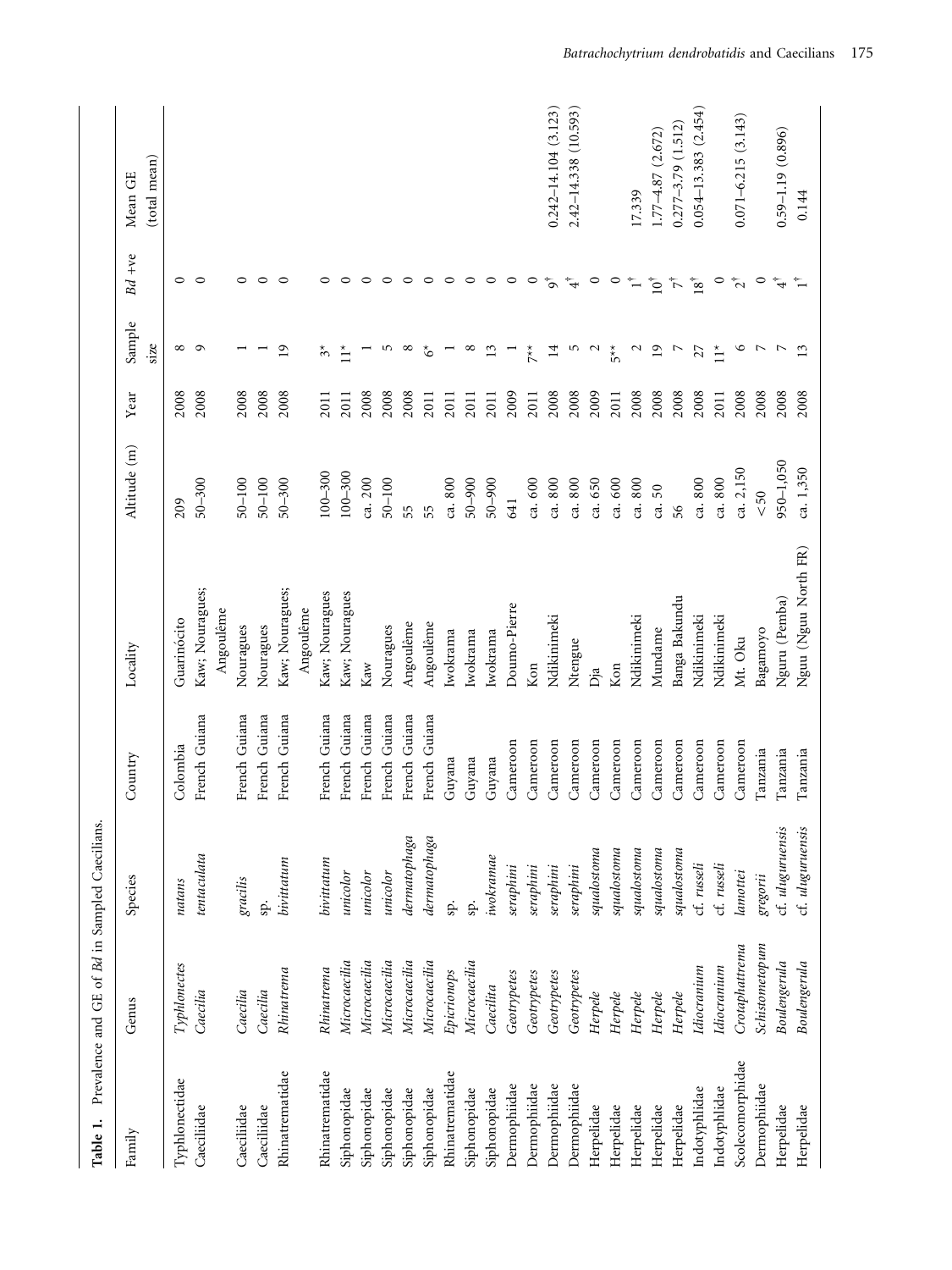| Family           | Genus          | Species          | Country Locality |                           | Altitude (m) | Year | Sample<br>size | Bd +ve | (total mean<br>Mean GE |
|------------------|----------------|------------------|------------------|---------------------------|--------------|------|----------------|--------|------------------------|
| Herpelidae       | soulengerula   | cf. uluguruensis | anzania          | Juguru (Uluguru North FR) | 995          | 2008 |                |        |                        |
| Herpelidae       | soulengerula   | ë.               | $T$ anzania      | Pet Trade                 |              | 2009 |                |        |                        |
| colecomorphidae  | scolecomorphus | :f. kirkii       | anzania          | Nguru (Maskati)           | ca. 1,500    | 2008 |                |        | 0.648                  |
| colecomorphidae  | scolecomorphus | cf. kirkii       | anzania          | Vguu (Nguu North FR)      | ca. 1,350    | 2008 |                |        | 0.052                  |
| scolecomorphidae | colecomorphus  | cf. kirkii       | <b>Tanzania</b>  | Juguru (Uluguru North FR) | 1,200        | 2008 |                |        |                        |
|                  |                |                  |                  |                           |              |      |                |        |                        |

Mean GE values given only for Bd-positive samples. All animals are terrestrial except for the Typhlonectes natans and all post-metamorphic except for 8 of the Rhinatrema bivittatum swabbed soon after

Mean GE values given only for Bd-positive samples. All animals are terrestrial except for the Typhlonectes natans and all post-metamorphic except for 8 of the Rhinatrema bivittatum swabbed soon after

capture.

FR Forest Reserve. FR Forest Reserve.

\*Swabbed in captivity but mostly/all also swabbed when caught in wild. \*Swabbed in captivity but mostly/all also swabbed when caught in wild.

\*\* Wild-caught but not swabbed until after a substantial period of captivity. \*\*Wild-caught but not swabbed until after a substantial period of captivity. All were negative in the absence of BSA additive in PCR reactions.

All were negative in the absence of BSA additive in PCR reactions. See "Appendix" for locality coordinates. See ''Appendix'' for locality coordinates. captured in the field. Twelve wild-caught animals from Kon, Cameroon were not swabbed upon capture, but were swabbed only after nearly 3 years in captivity, and three (presumably wild-caught) Boulengerula sp. that were obtained through the pet trade were also swabbed only in captivity. In captivity, multiple individuals were kept in single-species communities in moist, sterilized topsoil, fed with live invertebrates, and maintained on a 12–12 h inverse light cycle at approximately 25 C (within the range of 22–28 C).

Swabbed individuals include representatives of 8 of the 10 (Wilkinson et al. [2011](#page-11-0); Kamei et al. [2012\)](#page-10-0) caecilian families, 12 of the 34 genera and approximately 10% of the 190 nominal species (Table [1](#page-3-0)). Geographic coverage was very patchy, comprising only Africa (Tanzania, Cameroon) and northern South America (Colombia, Guyana, French Guiana). Sample sizes were generally small for any species at a given locality, ranging from 1 to 27 (mean 7.6). With the exception of eight larval Rhinatrema bivittatum, all of the swabbed caecilians were post-metamorphic, and most of the swabbed species lack a larval stage. Many specimens were collected in very wet mud or seepages, but the only fully aquatic animals swabbed were eight adult Typhlonectes natans. All wild-caught terrestrial animals were found by digging in soil, except for approximately 10 animals from French Guiana that were encountered moving on the surface, mostly on roads at night and during or soon after heavy rain.

Because sampling for Bd was ancillary to the primary goals of the field studies, sterile technique was not strictly observed. Violations included sometimes keeping multiple animals of the same species in the same plastic bag for short periods (generally less than one day, in local soil), and generally not handling animals with sterile gloves at time of or after capture. All of the wild-caught, field-swabbed animals were initially handled using bare hands. The vast majority of caecilians were handled separately from anurans during capturing and swabbing procedures, no caecilians were stored in bags with frogs at any time, and at most localities (Colombia; French Guiana; Guyana; Bagamoyo and Maskati in Tanzania; Oku, Ntengue and Banga Bakundu in Cameroon) anurans were not part of the research exercise and can be excluded as potential sources of DNA contamination. A more stringent sterile technique was employed in the Cameroon fieldwork (Doherty-Bone et al. [2013\)](#page-10-0). The eight T. natans and three pet-trade Boulengerula sp. were swabbed with cosmetic cotton buds, all other animals were swabbed with fine tip, sterile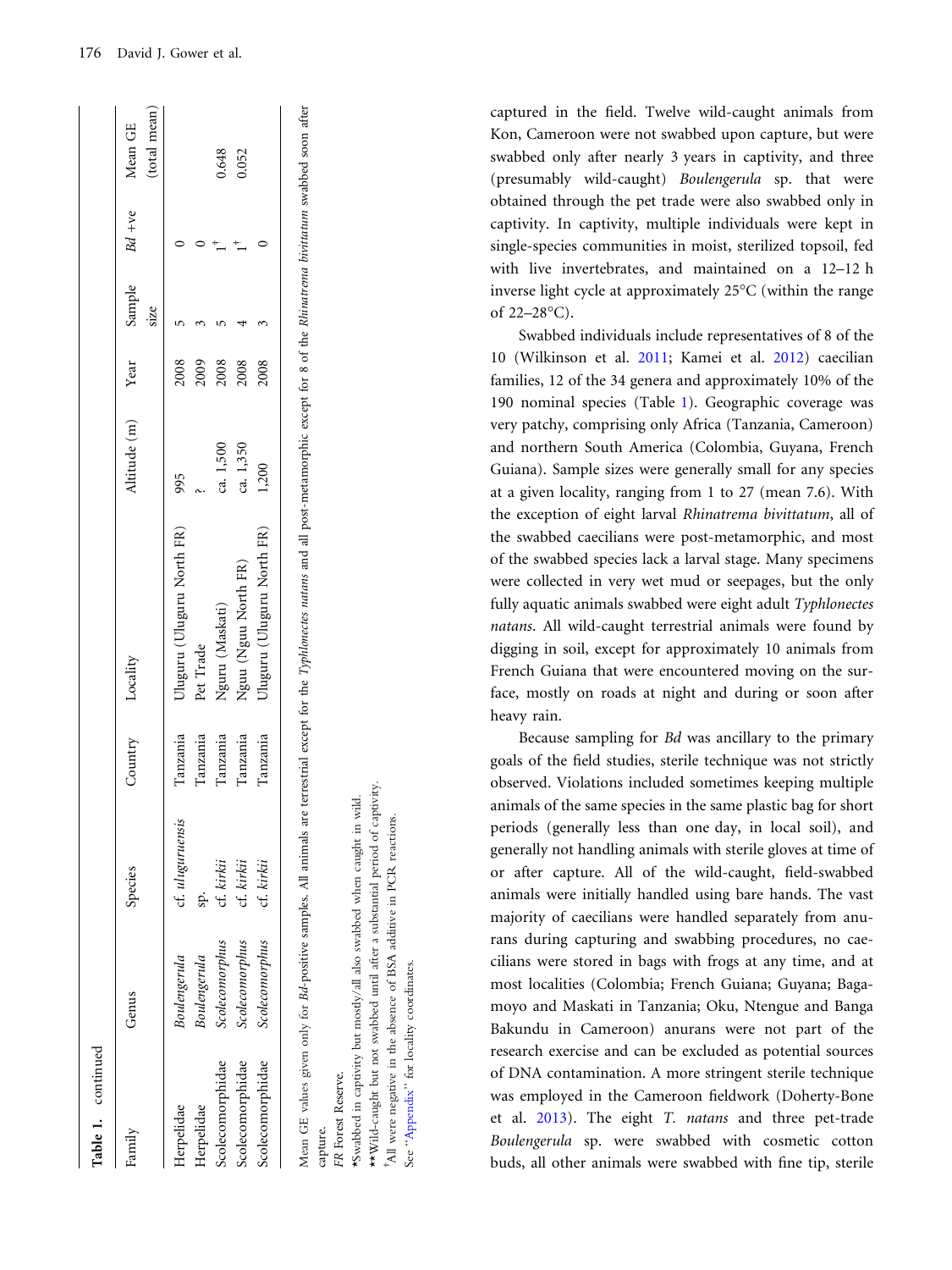rayon-tipped swabs (MW100-100; Medical Wire & Equipment Co, Crosham, UK).

Swabbing was done by two people. One person held the caecilian by the head and posterior end and tried to stretch it out. The other person swabbed along the length of the body, contacting ventral, lateral, and dorsal surfaces with the swab. Many caecilians (approximately half) were anesthetized by immersion in an aqueous solution of MS222 (Sandoz) before swabbing. Excess anesthetic solution was shaken and/or wiped off (sometimes with sterile gloves) but the same solution was generally used for multiple animals from the same locality. Soil was removed from caecilians prior to swabbing by rinsing in tap water and/or cleaned with moist sterile gloves or bare hands. Swabs were stored dry, dark and away from heat, the tips of the 11 cotton buds (animals from Colombia and the pet trade) were stored in vials of 95% ethanol.

In the laboratory, DNA was extracted from swabs following the protocol given by Boyle et al. [\(2004\)](#page-10-0). Samples were subjected to quantitative real time polymerase chain reaction (qPCR) diagnostic assay, using Bd primers specific to the ITS-1/5.8S region of ribosomal gene (Boyle et al. [2004](#page-10-0)). Positive controls of known concentration of Bd DNA (100, 10, 1, and 0.1 Bd zoospore genomic equivalents—GE) were run as standards along with the samples, as were negative controls. Samples were run in duplicate on PCR plates and, if necessary, were repeated until both wells for each sample gave the same (positive or negative) result. Bovine serum albumin (BSA) was included in PCR reactions to reduce amplification inhibition (Garland et al. [2010](#page-10-0)) for all DNA extracts, but a subset (see Table [1\)](#page-3-0) were run initially without BSA. Assay results are deposited in the Bd Global Mapping Project [\(www.bd-maps.net](http://www.bd-maps.net)).

On 13 November, 2012, we acquired 19 pet trade Geotrypetes seraphini that had been recently imported from Cameroon directly to the UK by a licensed importer. These animals had been housed for slightly less than two weeks by the importer before we acquired them, and they were not cohoused with any other amphibians during shipping to or while maintained in the UK All 19 G. seraphini were swabbed the day after arrival at the Institute of Zoology, ZSL, following the procedure outlined above. The 18 animals surviving three weeks later (7 December) were reswabbed, and two of the animals that we suspected were infected were reswabbed using an alternative protocol. For these two animals, we used separate swabs to sample the head (all surfaces), anal disc, dorsal surface of the body, and ventral surface of the body. All swabs were subject to the same extraction and PCR protocol outlined above. In early December, several animals began to exhibit signs of ill health. Animals entered into veterinary care, but three animals died before antifungal treatments were started, and one died early on during treatment. All dead animals were subject to full gross *post mortem* examination plus parasitological and bacteriological testing and histological examination of skin. Histological examination of internal organs was carried out for two specimens. Dead specimens were deposited in the Zoological Society of London Pathology Archive (accessions ZA/1100/12, ZA/1101/12, ZA/1102/12, ZA/1107/12). In addition, skin samples taken from the head, anal disc, and dorsal body surface of all three of these animals we used in an attempt to isolate and culture Bd, following the protocols used by Farrer et al. ([2011\)](#page-10-0). In brief, larger skin samples were cut into pieces 1–2 mm in length and width and cleaned by dragging them through TGhL (tryptone, gelatin hydrolysate, and lactose) agar-containing antibiotics (penicillin-G and streptomycin sulfate) several times. Cleaned pieces were then transferred to 12-well plates containing liquid TGhL with antibiotics, and wells were checked every second day for zoospore activity or until bacterial or other fungal growth had occurred.

## **RESULTS**

Batrachochytrium dendrobatidis was detected on swabs of 58 individuals, approximately 30% of the sample, not including the 19 G. seraphini acquired in 2012 (Table [1\)](#page-3-0). Batrachochytrium dendrobatidis was not detected on any captive caecilian sampled before 2012, irrespective of whether these animals were part of a sample for which Bd was detected from swabs taken soon after capture in the field. Batrachochytrium dendrobatidis was detected on caecilians sampled in the two African countries, but not from animals sampled in South America. We detected Bd on all African species except Tanzanian Schistometopum gregorii and the populations of Boulengerula and Scolecomorphus from the Uluguru mountains. The Tanzanian positives include the first reported for any amphibians from the Nguru and Nguu mountains.

Infectious burdens of field-sampled animals were relatively low (GE 0.052–17.339), but were, on average, an order of magnitude greater for Cameroon (0.054–17.339, mean 3.443) than for Tanzania (0.052–1.19, mean 0.35). The prevalence of Bd was also much higher for Cameroon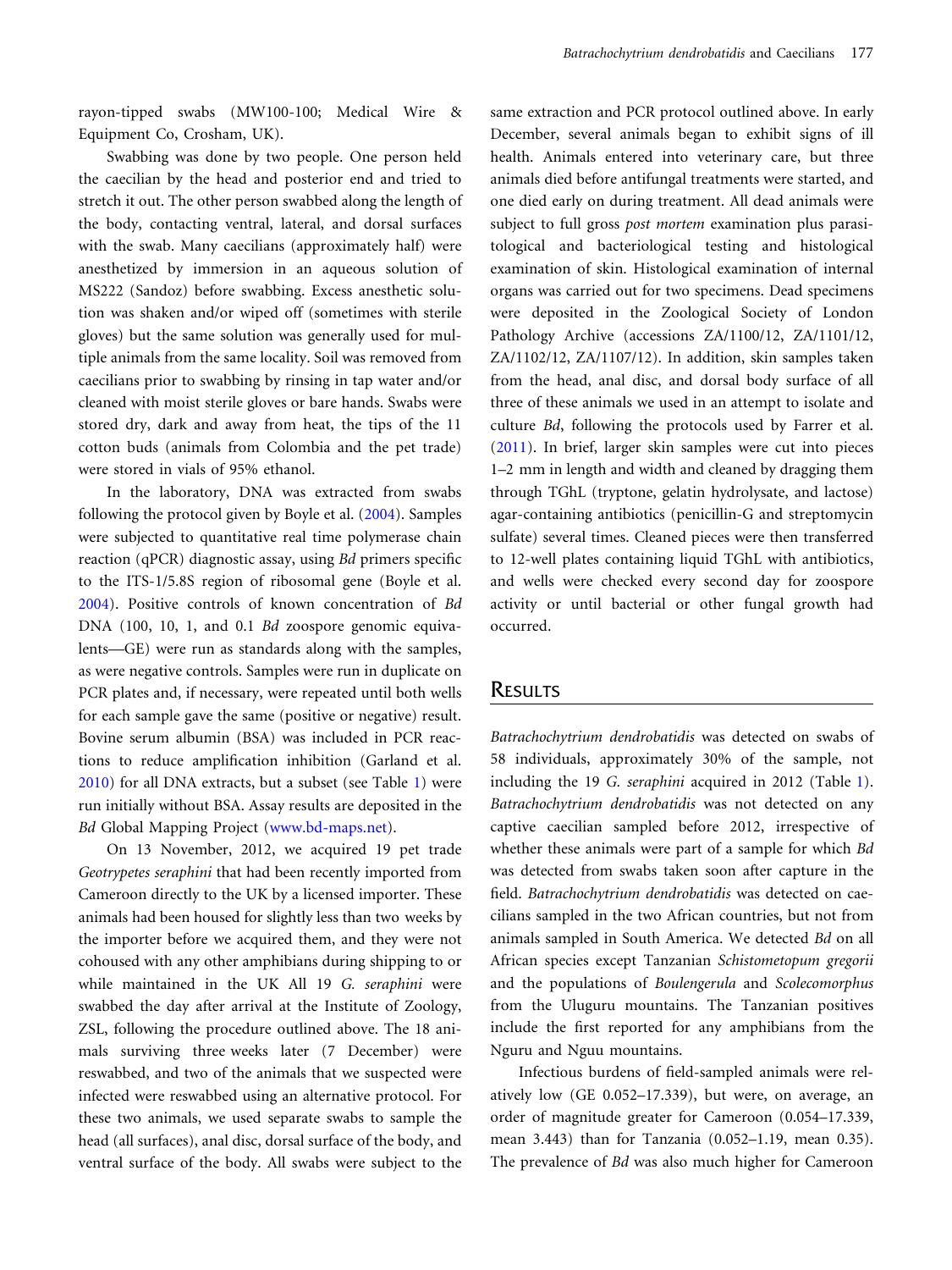| Country  | Genus              | Sample | <i>Bd</i> positive | Prevalence% | GE (mean)                  |
|----------|--------------------|--------|--------------------|-------------|----------------------------|
| Tanzania | Boulengerula       | 25     | 5                  | 20          | $0.59 - 1.19(0.745)$       |
| Tanzania | Schistometopum     |        | $\mathbf{0}$       | $\theta$    |                            |
| Tanzania | Scolecomorphus     | 12     | 2                  | 16.7        | $0.052 - 0.648(0.35)$      |
| Tanzania | All                | 44     |                    | 15.9        | $0.052 - 1.19(0.633)$      |
| Cameroon | Crotaphatrema      | 6      |                    | 33.3        | $0.072 - 6.215(3.143)$     |
| Cameroon | Geotrypetes        | 20     | 13                 | 65          | $0.639 - 14.338(5.421)$    |
| Cameroon | Herpele            | 30     | 18                 | 60          | $0.277 - 17.339(3.036)$    |
| Cameroon | <b>Idiocranium</b> | 27     | 18                 | 66.7        | $0.054 - 13.383$ $(2.454)$ |
| Cameroon | All                | 83     | 51                 | 61.4        | $0.054 - 17.339(3.443)$    |

Table 2. Prevalence and GE of Bd in African Caecilians Swabbed Soon After Capture (i.e., Excluding Caecilians Held in Captivity), Grouped Taxonomically.

GE values given only for positives.

(64%) than for Tanzania (16%) (Table 2). Frogs were also swabbed during some of the same field expeditions in Africa that caecilians were sampled. For Cameroon many Bd positives were recorded for frogs (see Doherty-Bone et al. [2013\)](#page-10-0) but none for Tanzania (unpublished data). Informative comparisons are limited because qPCR for the Tanzanian frog swabs were not conducted using BSA. Although the prevalence of Bd in caecilians was substantially higher than for frogs in the Cameroon sample, there was only very patchy overlap in localities sampled and Doherty-Bone et al. ([2013\)](#page-10-0) found no significant differences in the prevalence or GE of Bd between sympatric frogs and caecilians. Courtois et al. ([2012\)](#page-10-0) have reported low prevalence of Bd in frogs in two of the localities in French Guiana (Kaw, Nouragues) from which we sampled caecilians (all negative for Bd) in this study.

Three of the 19 pet trade G. seraphini sampled in 2012 tested positive for infection when first swab sampled on 14 November (GE scores  $0.30 \pm 0.15$ ,  $0.62 \pm 0.11$ , and 7.10  $\pm$  1.35) and the animal with the highest GE score died before the 7 December reswabbing. One of two duplicate amplifications was successful for another four animals for the 14 November swabs, but we could not establish infection status of these animals unambiguously despite repeated attempts to amplify using the same dilution and additional dilutions of the stock extractions. Reswabbing three weeks later resulted in unambiguous positive tests for two of these four animals (GE scores  $3.92 \pm 0.55$ , 111.74  $\pm$  1.45), plus an additional two animals that had initially (14 November) tested as clear negatives (GE scores  $0.22 \pm 0.16$ , 78.33  $\pm$  16.8). Only one of the two surviving animals that initially (14 November) tested positive still tested positive three weeks later, and for this animal infection was detected on the head (GE 0.69  $\pm$  0.03), anal disc (GE  $0.21 \pm 0.10$ ), and dorsal body surface (GE  $0.36 \pm 0.02$ ), but not on the ventral surface of the body. The animal that tested positive on 14 November but negative on 7 December died soon afterwards. The animal that died during antifungal treatments was the animal with the highest GE score overall (second swab, GE 111.74  $\pm$  1.45).

One of the G. seraphini subjected to post mortem examination exhibited signs consistent with chytridiomycosis (skin erosion on the dorsal surface of the head), and histological evidence of Bd infection was found in this animal and two others that died before treatment. H & Eand PAS-stained sections (5 um thick) revealed multifocally extensive, moderate to marked disorganization and hyperplasia and dysplasia of the epidermis, hyperkeratosis, individual and clustered oval, flask-shaped or crescentiform sporangia, approximately 10–25 µm in diameter, located within the hyperplastic epidermis or keratin. Some sporangia were filled with endospores approximately  $2-5 \mu m$ in diameter (Fig. [1\)](#page-7-0), others were empty and some appeared triseptate and in some cases we observed what appeared to be sporangia discharge tubules (Fig. [2](#page-7-0)). Skin from the head, anal disc, and dorsal body surface all exhibited some or all of these signs. Additional indications of infectious diseases included infection of the lung lumen with an unidentified nematode in one animal and rhinitis in the nasal passage of another. Viable zoosporic fungus was successfully isolated from skin taken from the head of one of the animals that died before the onset of antifungal treatment. Initial indications of growth were zoospore activity three days after skin sections were placed in liquid culture. During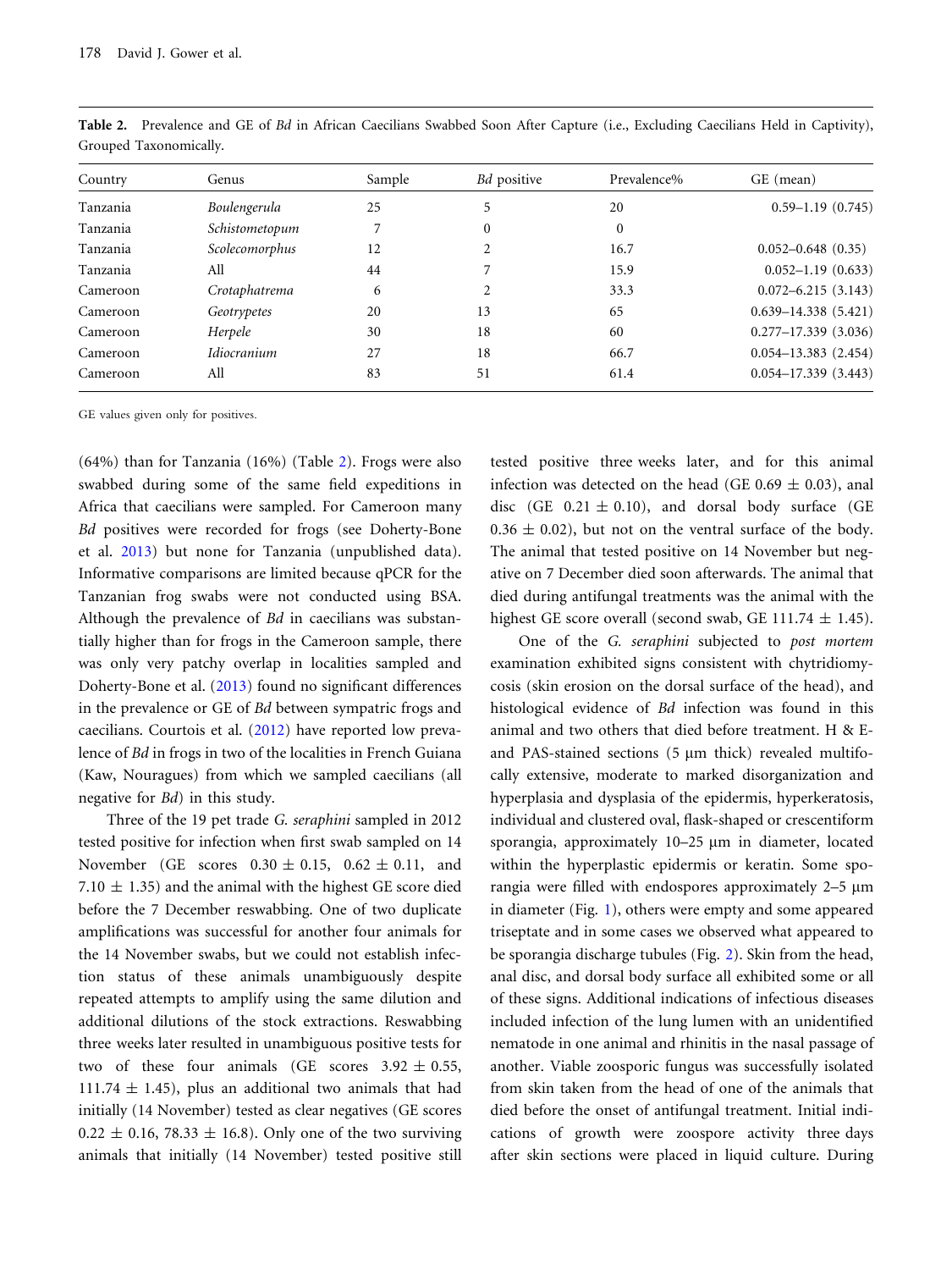<span id="page-7-0"></span>

Figure 1. H & E-stained section of head skin of Geotrypetes seraphini that died before the start of antifungal treatments. Arrow points to oval, spore-filled sporangium within an area of skin exhibiting hyperkeratosis.



Figure 2. H & E-stained section of skin from the anal disc of Geotrypetes seraphini that died before the start of antifungal treatments. Arrow points to oval, spore-filled sporangium with discharge tubule within an area of skin exhibiting epidermal hyperplasia.

subsequent subculturing we observed various stages of sporangial development consistent with previous observations of Bd cultured from batrachians (Fisher et al. [2009b;](#page-10-0) Farrer et al. [2011\)](#page-10-0), including immature stages, pseudohyphae, and mature sporangia containing active zoospores. We estimate it took five to six days to complete the life cycle from zoospore to zoospore.

#### **DISCUSSION**

Our results show that Bd infection occurs in wild and pet trade African caecilians. Without histological or immunohistochemical examination we cannot unambiguously confirm that the Bd detected in field specimens was not contamination. The general lack of gloves and relaxed sterile technique in this study are not ideal sampling protocol, but the few studies that have been conducted thus far have indicated that contamination from washed bare hands is unlikely and that most false positives are the result of contamination during laboratory procedure (e.g., Skerratt et al. [2011](#page-11-0)), for which our negative controls present no evidence. Unless they are very abundant and/or there are a large number of people involved, then handling terrestrial caecilians with sterile gloves at all stages of field collection is unrealistic. Thus, refined assessments of the impact of environmental Bd on qPCR assays might be important for future research on infection of caecilians by Bd. However, the GE scores derived from field-swabbed animals, including G. seraphini, are broadly consistent with those we derived from the pet trade G. seraphini sampled in 2012. Histopathology confirmed the presence of infection with fungal sporangia containing zoospores in the 2012 G. seraphini and signs of skin disease were consistent with chytridiomycosis observed in anuran amphibians. Furthermore, we successfully isolated viable, zoosporic fungus from one of these 2012 G. seraphini, and the life-history stages and length of time required to complete the life cycle we observed for the cultured fungus all are consistent with what has been observed (Fisher et al. [2009b](#page-10-0); Farrer et al. [2011](#page-10-0)) in isolating and culturing Bd from batrachian amphibians. The confirmation of qPCR results in the 2012 sample and the similarity in GE scores between the 2012 captive animals and those we sampled in the field, including conspecifics in both data sets, leads us to conclude that, ceteris paribus, field detections indicate infection in the wild. The seven positive Bd results for Tanzanian caecilians were initially negative when BSA was not included in the assay. This highlights the potential benefits of increased assay sensitivity with this additive, and the 100% negative results for the negative controls does not point to an increased problem of false positives.

Along with Doherty-Bone et al. [\(2013\)](#page-10-0), this is the first report of Bd in field-swabbed and terrestrial caecilians. Although Bd and chytridiomycosis has been reported in some predominantly or strictly terrestrial anuran and caudatan amphibians (e.g., García et al. [2009](#page-10-0); Vazquez et al.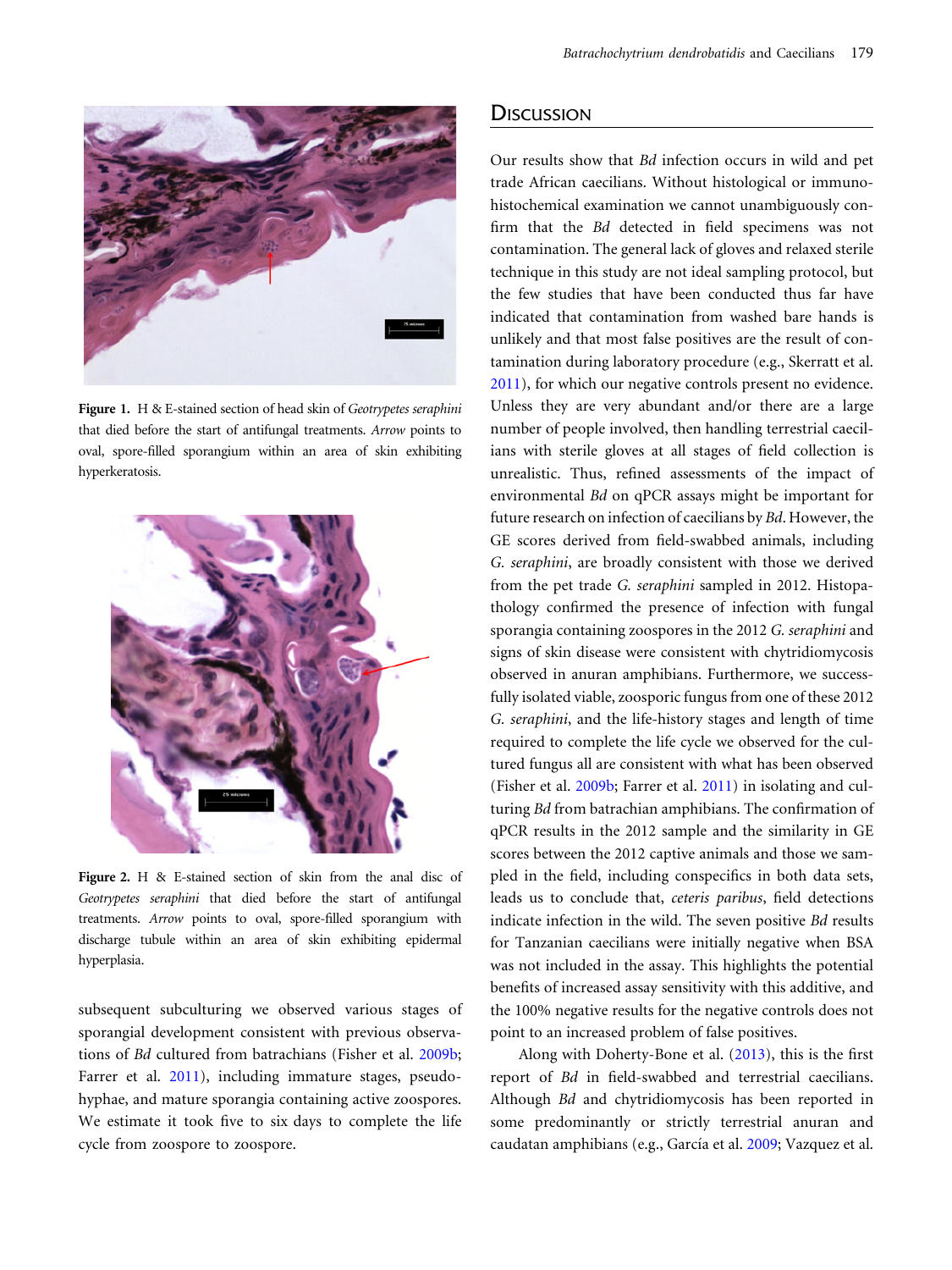[2009](#page-11-0); Weinstein [2009;](#page-11-0) Longo and Burrowes [2010](#page-10-0)), Bd is considered to be an aquatic pathogen (e.g., Gower et al. [2012](#page-10-0)). Our positive Bd results recorded for soil-dwelling caecilian species that lack aquatic life-history stages emphasize the more ecologically widespread nature of Bd. Raphael and Pramuk ([2007\)](#page-10-0) used qPCR to diagnose infection with Bd in 13 of 24 swabbed captive, aquatic Typhlonectes natans (a confiscated shipment from Colombia: J. Pramuk, pers. comm., 2012). Although Bd was detected from swabs it is unknown whether this was superficial and/or environmental contamination or whether these T. natans were infected. Raphael and Pramuk ([2007\)](#page-10-0) also found that none of these T. natans was positive for Bd after 72 h and after the environmental temperature was increased from 21 to 24.5°C to 32.2°C. The absence of Bd in our sample of captive caecilians collected from Bd-positive field localities before 2012 could be explained by Bd dying or surviving at undetectable levels in captive conditions. This seems unlikely, at least for the G. seraphini in captivity before 2012, given the rapid progression of infection and disease in the 2012 captives. The alternative explanation that all of the captive animals were Bd-negative when captured in the field is also unlikely because, for example, Bd prevalence among Idiocranium cf. russeli was approximately 70% for freshly captured animals (sample size,  $n = 27$ ) but 0% ( $n = 11$ ) for captive animals. Some, perhaps all, of the latter were among the 27 individuals of I. cf. russeli that were swabbed upon capture, and so likely included Bd-positive specimens entering captivity. Whatever may be influencing overall prevalence in captive caecilians, the fact remains that in at least one case, animals that had entered into the commercial pet trade tested positive for infection with an apparently virulent form of the fungus. Caecilians are nowhere near as prevalent in the amphibian trade as batrachians, but interest in them goes beyond the most commonly encountered species, T. natans (e.g., Gower and Wilkinson [2005\)](#page-10-0).

The discovery of amphibian chytridiomycosis and then Bd was motivated by finding dead frogs in the field (e.g., Berger et al. [1998;](#page-10-0) Lips [1999;](#page-10-0) Longcore et al. [1999](#page-10-0)). There are no reports of similar phenomena in caecilians, but they would be less likely to be noticed given the more cryptic habits, low encounter rates and relative lack of research on these amphibians. Those of us who have carried out substantial caecilian fieldwork (DJG, TD-B, SPL, MW, MTK, HM) have together found a total of not more than five obviously diseased or dead (but not killed accidentally or purposefully by humans) caecilians during thousands of

person hours of dedicated caecilian fieldwork in approximately 20 countries over the past 17 years, and know of no other finds by other researchers. Our observations of mortality in the captive G. seraphini in 2012, though, raises the strong possibility that the absence of field observations of lethal chytridiomycosis is not representative of the potential for this disease to be a threat to caecilians. Four out of 18 captive animals died and the only signs of disease shared among the three animals examined post mortem were consistent with chytridiomycosis. All of the 2012 G. seraphini were housed individually once they arrived at the Institute of Zoology and were being managed following strict biosecurity, so transmission among these animals after we began sampling was very unlikely to have contributed to the progression of infection we observed. Instead, infections developed without the benefit of forcing through among-host transmission and, in some cases, detectable infections arose from previously undetectable infections already carried by some animals. Thus we cannot disregard the possibility that all the 2012 pet trade G. seraphini were infected with Bd and, by extension, that field estimates of prevalence based on standard skin swabbing methods are an underestimate of the true prevalence.

Reviews of Bd biology that have outlined future research needs (e.g., Kilpatrick et al. [2010](#page-10-0)) have not highlighted addressing the lack of information of Bd in caecilians as a priority, but we suggest it should be one. Among extant amphibians, caecilians are ecologically and morphologically disparate to an extent that needs to be taken into consideration when planning future research. Questions to be addressed include: which caecilians succumb to amphibian chytridiomycosis and is it a conservation threat; what are the criteria for lethal sampling for histology; and what is an appropriately sterile swabbing technique in the field? Results of reswabbing captive G. seraphini in 2012 highlight that where, how, and how often a caecilian is swabbed also needs to be carefully considered. Both qPCR and histology indicate that the ventral surface of the caecilian body is a poor target for detection even though, along with limbs and digits that caecilians lack, it has been a recommended area to swab sample in batrachian amphibians (e.g., Smith [2011\)](#page-11-0). While the generality of our finding for captive G. seraphini requires confirmation, our results suggest that the head, dorsal body surface, and anal disc may be more appropriate for swab sampling of caecilians. In the longer term, worthwhile studies of caecilians would include variations in infection by (and response to) Bd with respect to broad ecological types (e.g., aquatic vs.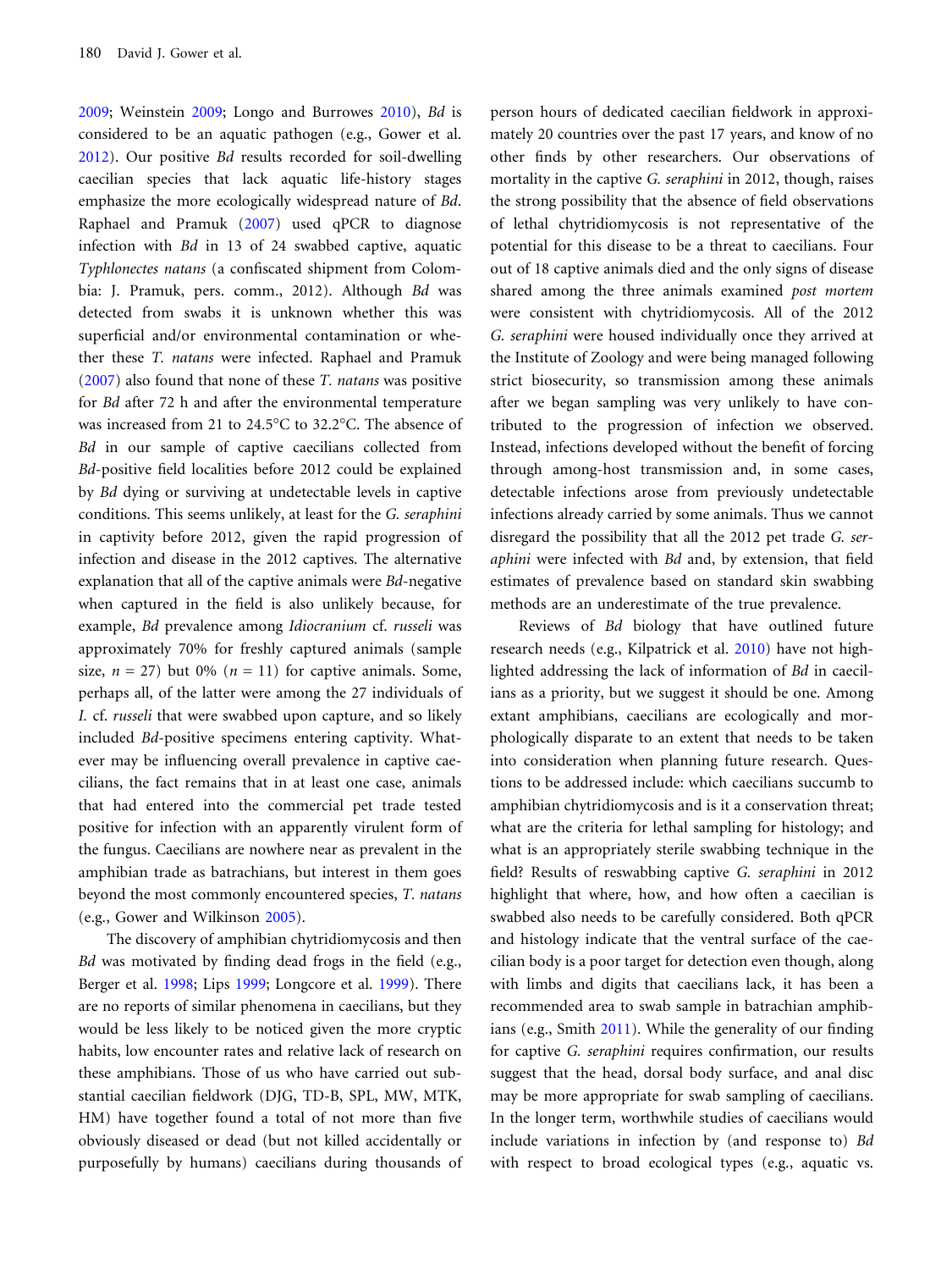terrestrial), reproductive and life-history modes (e.g., biphasic vs. direct development), surface area to volume ratios, skin peptides (not yet explored in caecilians), and degree of dermal and subdermal scalation. This is in addition to studies that are also of relevance to those being carried out for other amphibians, including variation in chytridiomycosis with environmental change, including seasonality (Berger et al [2004](#page-10-0); Kriger and Hero [2007;](#page-10-0) Conradie et al. [2011\)](#page-10-0). The disparity of caecilians and batrachians might make the former especially useful in gaining new comparative insights into Bd biology. Studies of caecilians might, for example, help to resolve uncertainty (e.g., Fisher et al. [2009a](#page-10-0); James et al. [2009;](#page-10-0) Farrer et al. [2011](#page-10-0)) in the origins, evolution and pathogenicity of Bd.

To conclude, we recommend that: (1) more caecilians (individuals and taxa) are subjected to Bd diagnostic surveys; (2) experimental trials are conducted in which Bd-negative caecilians are challenged with Bd zoospores in order to establish possible outcomes of exposure (e.g., infection, disease); and (3) isolates of Bd should continue to be recovered from natural caecilian populations to ascertain the relatedness of the strain(s) infecting this amphibian group to global patterns of genetic variation seen in Bd infecting batrachians.

#### **ACKNOWLEDGMENTS**

This research was funded, in part, by grants from the Declining Amphibian Population Task Force, National Geographic, Conservation International's Lost Amphibians scheme, Critical Ecosystem Partnership Fund, Percy Sladen Memorial Fund of the Linnean Society, Systematics Association Research Fund, Institute of Zoology London, Zoological Society of London (Erasmus Darwin Barlow grant), Volkswagen Foundation, Royal Zoological Society of Scotland, Centre national de la recherché scientifique (Nouragues field station grant), The Morris Animal Foundation, and the Natural History Museum, London. Permits for research and export of samples were provided by the Cameroon Ministry of Forests and Wildlife to TMD-B (#0928), the Tanzania Commission for Science and Technology (COSTECH research permit RCA 2007-153, RCA 2004-335-ER-98-13 to SPL, MM), TAWIRI, and the Wildlife Division of Tanzania, and Direction des Services Vétérinaires de la Guyane, Cayenne, French Guiana to DJG and MW. DJG thanks Jennifer Pramuk for sharing unpublished information. For companionship and/or practical assistance in

organizing and executing laboratory and fieldwork we thank many people local to field sites plus Andrés Rymel Acosta-Galvis, Gabriela Bittencourt, Patrick Chatelet, Jérôme Chave, Monica Donuyer, Céline Dupuy, Christopher Durrant, Devine Fotibu, Philippe Gaucher, Nono Gonwouo, Jon Gower, Roy and Zoe Hinde, Paul Kapange, Philippe Kok, Henry Kolem, Nicolas Krieger, Diego San Mauro, David and Roland Ndifon, Oscar Nyningchia, Maria Perkins, Matt Perkins, Ann Pocknell (Finn Pathologists), Clémence Poletto, Emma Sherratt, Guy Tiego, and Jeannot and Odette (Camp Patawa, French Guiana). For help with the care of captive caecilians at the Zoological Society of London we thank Toni Beadle, Joanna Korn, Heather Macintosh and Matthew Rendle.

#### **APPENDIX**

Coordinates in degrees for localities are included in Table [1](#page-3-0). Data for each locality are approximate and given to two decimal places.

#### Cameroon

Banga Bakundu (4.41 N, 9.45 E), Dja (3.39 N, 13.12 E), Doumo-Pierre (3.47 N, 13.06 E), Kon (4.83 N, 11.06 E), Mt. Oku (6.22 N, 10.46 E), Mundame (4.57 N, 9.51 E), Ndikinimeki (4.75 N, 10.82 E), Ntengue (5.37 N, 10.02 E).

#### Colombia

Guarinócito (5.34 N, 74.74 W).

#### French Guiana

Angoulême (5.41 N, 53.65 W), Nouragues (4.06 N, 52.68 W), Kaw (4.54 N, 52.18 W).

#### Guyana

Iwokrama (4.33 N, 58.8 W).

#### Tanzania

Bagamoyo (6.48 S, 38.82 E), Maskati (6.06 S, 37.48 E), Nguu North FR (5.49 S, 37.49 E), Pemba (6 S, 37.55 E), Uluguru North FR (6.94 S, 37.71 E).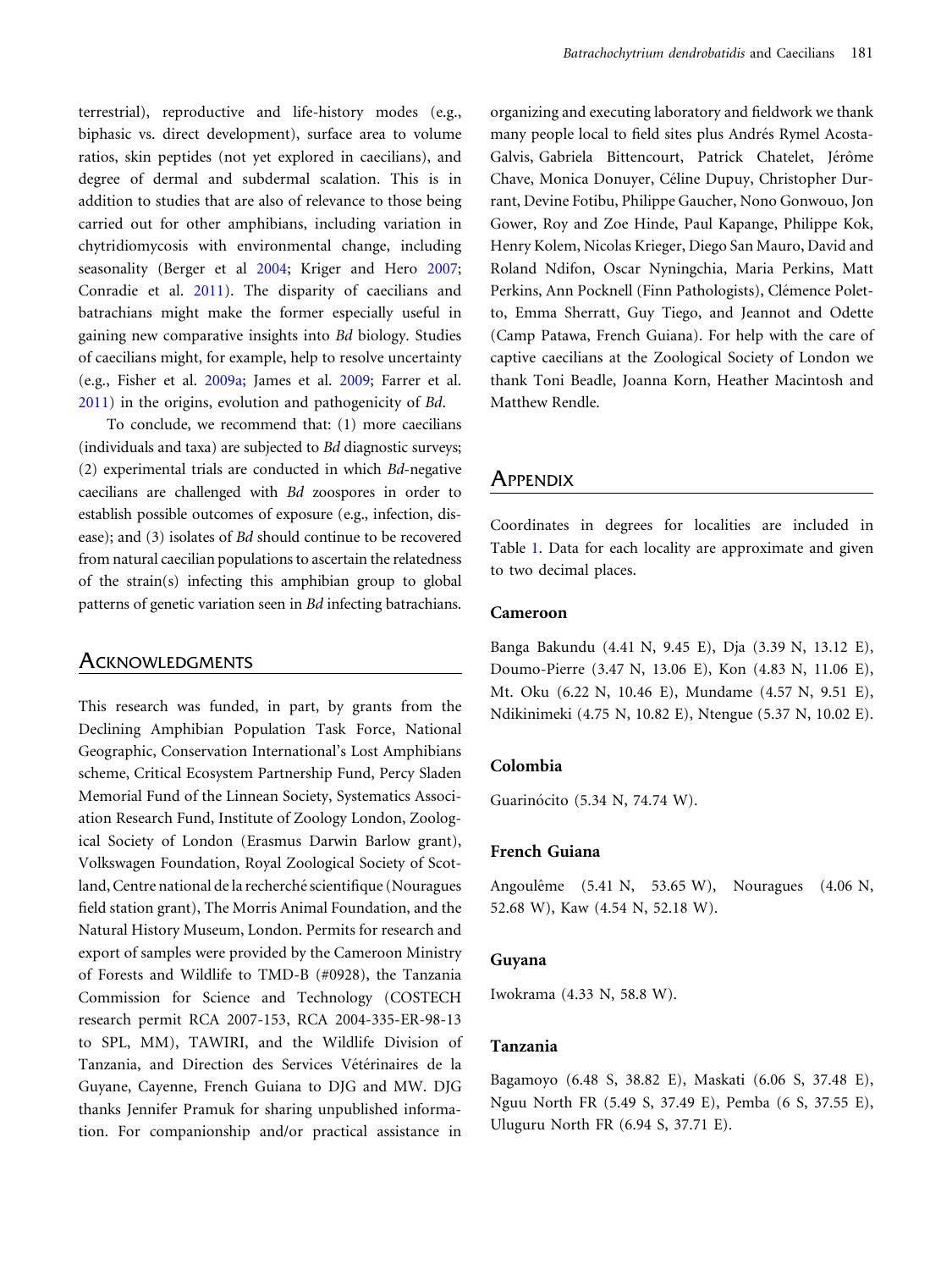## <span id="page-10-0"></span>**REFERENCES**

- Berger L, Speare R, Daszak P, Green E, Cunningham AA, Goggin CL, Slocombe R, Ragan MA, Hyatt AD, McDonald KR, Hines HB, Lips KR, Marantelli G, Parkes H (1998) Chytridiomycosis causes amphibian mortality associated with population declines in the rain forests of Australia and Central America. Proceedings of the National Academy of Sciences of the United States of America 95:9031–9036
- Berger L, Speare R, Hines HB, Marantelli G, Hyatt AD, McDonald KR, Skerratt LF, Olsen V, Clarke JM, Gillespie G, Mahony M, Sheppard N, Williams C, Tyler MJ (2004) Effects of season and temperature on mortality in amphibians due to chytridiomycosis. Australian Veterinary Journal 82:434–439
- Boyle DG, Boyle DP, Olsen V, Morgan JAT, Hyatt AD (2004) Rapid quantitative detection of chytridiomycosis (Batrachochytrium dendrobatidis) in amphibian samples using real time Taqman PCR assay. Diseases of Aquatic Organisms 60:141–148
- Conradie W, Weldon C, Smith KG, du Preez LH (2011) Seasonal pattern of chytridiomycosis in common river frog (Amietia angolensis) tadpoles in the South African grassland biome. African Zoology 46:95–102
- Courtois EA, Pineau K, Vilette B, Schmeller DS, Gaucher P (2012) Population estimates of Dendrobates tinctorius (Anura: Dendrobatidae) at three sites in French Guiana and the first record of chytrid infection. Phyllomedusa 11:63–70
- Doherty-Bone TM, Bielby J, Gonwouo NL, LeBreton M, Cunningham AA (2008) In a vulnerable position? Preliminary survey work fails to detect the amphibian chytrid pathogen in the highlands of Cameroon, an amphibian hotspot Herpetological Journal 18:115–118
- Doherty-Bone TM, Gonwouo NL, Hirschfeld M, Ohst T, Weldon C, Perkins M, Kouete MT, Browne RK, Loader SP, Gower DJ, Wilkinson M, Rödel M-O, Penner J, Barej MF, Schmitz A, Plötner J, Cunningham AA (2013) Batrachochytrium dendrobatidis in amphibians of Cameroon, including first records for caecilians. Diseases of Aquatic Organisms 102:187–194
- Farrer RA, Weinert LA, Bielby J, Garner TWJ, Balloux F, Clare F, Bosch J, Cunningham AA, Weldon C, du Preez LH, Anderson L, Kosakovsky Pond SL, Shahar-Golan R, Henk DA, Fisher MC (2011) Multiple emergences of genetically diverse amphibianinfecting chytrids include a globalized hypervirulent recombinant lineage. Proceedings of the National Academy of Sciences of the United States of America 108:18732–18736
- Fisher MC, Garner Garner TWJ, Walker SF (2009) Global emergence of Batrachochytrium dendrobatidis and amphibian chytridiomycosis in space, time, and host. Annual Reviews of Microbiology 63:291–310
- Fisher MC, Bosch J, Yin Z, Stead DA, Walker J, Selway L, Brown AJP, Walker LA, Gow NAR, Stajich JE, Garner TWJ (2009) Proteomic and phenotypic profiling of the amphibian pathogen Batrachochytrium dendrobatidis shows that phenotype is linked to virulence. Molecular Ecology 18:415–429
- Fox H (1983) The skin of Ichthyophis (Amphibia: Caecilia): an ultrastructural study. Journal of Zoology, London 199:223–248
- García G, Lopez J, Fa JE, Gray GAL (2009) Chytrid fungus strikes mountain chickens in Montserrat. Oryx 43:323–328
- Garland S, Baker A, Phillott AD, Skerratt LF (2010) BSA reduces inhibition in a TaqMan assay for the detection of Batrachochytrium dendrobatidis. Diseases of Aquatic Organisms 92:113–116
- Gower DJ, Wilkinson M (2005) Conservation biology of caecilian amphibians. Conservation Biology 19:45–55
- Gower DJ, Doherty-Bone TM, Kassahun R, Mengistu A, Menegon M, de Sá R, Saber S, Cunningham AA, Loader SP (2012) High prevalence of the amphibian chytrid fungus (Batrachochytrium dendrobatidis) across multiple taxa and localities in the highlands of Ethiopia. Herpetological Journal 22:225–233
- Heyer WR, Donnelly MA, McDiarmid RW, Hayek LC, Foster MS (1994) Measuring and Monitoring Biological Diversity: Standard Methods for Amphibians. Washington, DC: Smithsonian Institution Press, 364 pp.
- Hyatt AD, Boyle DG, Olsen V, Boyle DB, Berger L, Obendorf D, Datton A, Kriger K, Hero M, Hines H, Phillott R, Campbell R, Marantelli G, Gleason F, Colling A (2007) Diagnostic assays and sampling protocols for the detection of Batrachochytrium dendrobatidis. Diseases of Aquatic Organisms 73:175–192
- James TY, Litvintseva AP, Vilgalys R, Morgan JA, Taylor JW Fiisher MC, Berger L, Weldon C, du Preez L, Longcore JE (2009) Rapid global expansion of the fungal disease chytridiomycosis into declining and healthy amphibian populations. PLoS Pathogens 5(5):e1000458. doi[:10.1371/journal.ppat.1000458](http://dx.doi.org/10.1371/journal.ppat.1000458)
- Kamei RG, San Mauro D, Gower DJ, van Bocxlaer I, Sherratt E, Thomas A, Babu S, Bossuyt F, Wilkinson M, Biju SD (2012) Discovery of a new family of amphibians from Northeast India with ancient links to Africa. Proceedings of the Royal Society 279:2396–2401
- Kilpatrick AM, Briggs CJ, Daszak P (2010) The ecology and impact of chytridiomycosis: an emerging disease of amphibians. Trends in Ecology & Evolution 25:109–118
- Kriger KM, Hero J-M (2007) Large-scale seasonal variation in the prevalence and severity of chytridiomycosis. Journal of Zoology, London 271:352–359
- Lips KR (1999) Mass mortality and population declines of anurans at an upland site in western Panama. Conservation Biology 13:117–125
- Longcore JE, Pessier AP, Nichols DK (1999) Batrachochytrium dendrobatidis gen. et sp. nov., a chytrid pathogenic to amphibians. Mycologia 91:219–227
- Longo AV, Burrowes PA (2010) Persistence with chytridiomycosis does not assure survival of direct-developing frogs. EcoHealth 7:185–195
- Lötters S, Kielgast J, Bielby J, Schmidtlein S, Bosch J, Veith M, Walker SF, Fisher MC, Rödder D (2010) The link between rapid enigmatic amphibian decline and the globally emerging chytrid fungus. EcoHealth 6:358–372
- Luquet E, Garner TWJ, Léna J-P, Bruel C, Joly P, Lengagne T, Grolet O, Plénet S (2012) Genetic erosion in wild populations makes resistance to a pathogen more costly. Evolution 66:1942–1952
- Penner J, Adum GB, McElroy MT, Doherty-Bone T, Hirschfeld M, Sandberger L, Weldon C, Cunningham AA, Ohst T, Wombwell E, Portik DM, Reid D, Hillers A, Ofori-Boateng C, Oduro W, Plötner J, Ohler A, Leaché AD, Rödel M-O (2013) West Africa - a safe haven for frogs? A regional assessment of the chytrid fungus (Batrachochytrium dendrobatidis). PLoS ONE 8(2):e56236. doi:[10.1371/journal.pone.0056236](http://dx.doi.org/10.1371/journal.pone.0056236)
- Piotrowski JS, Annis SL, Longcore JE (2004) Physiology of Batrachochytrium dendrobatidis, a chytrid pathogen of amphibians. Mycologia 96:9–15
- Raphael BL, Pramuk J (2007) Treatment of chytrid infection in Typhlonectes spp. using elevated water temperatures. In: Proceedings of Amphibian Declines and Chytridiomycosis, Tempe, AZ, abstracts
- Skerratt LF, Berger L, Speare R, Cashins S, McDonald KR, Phillott AD, Hines HB, Kenyon N (2007) Spread of chytridiomycosis